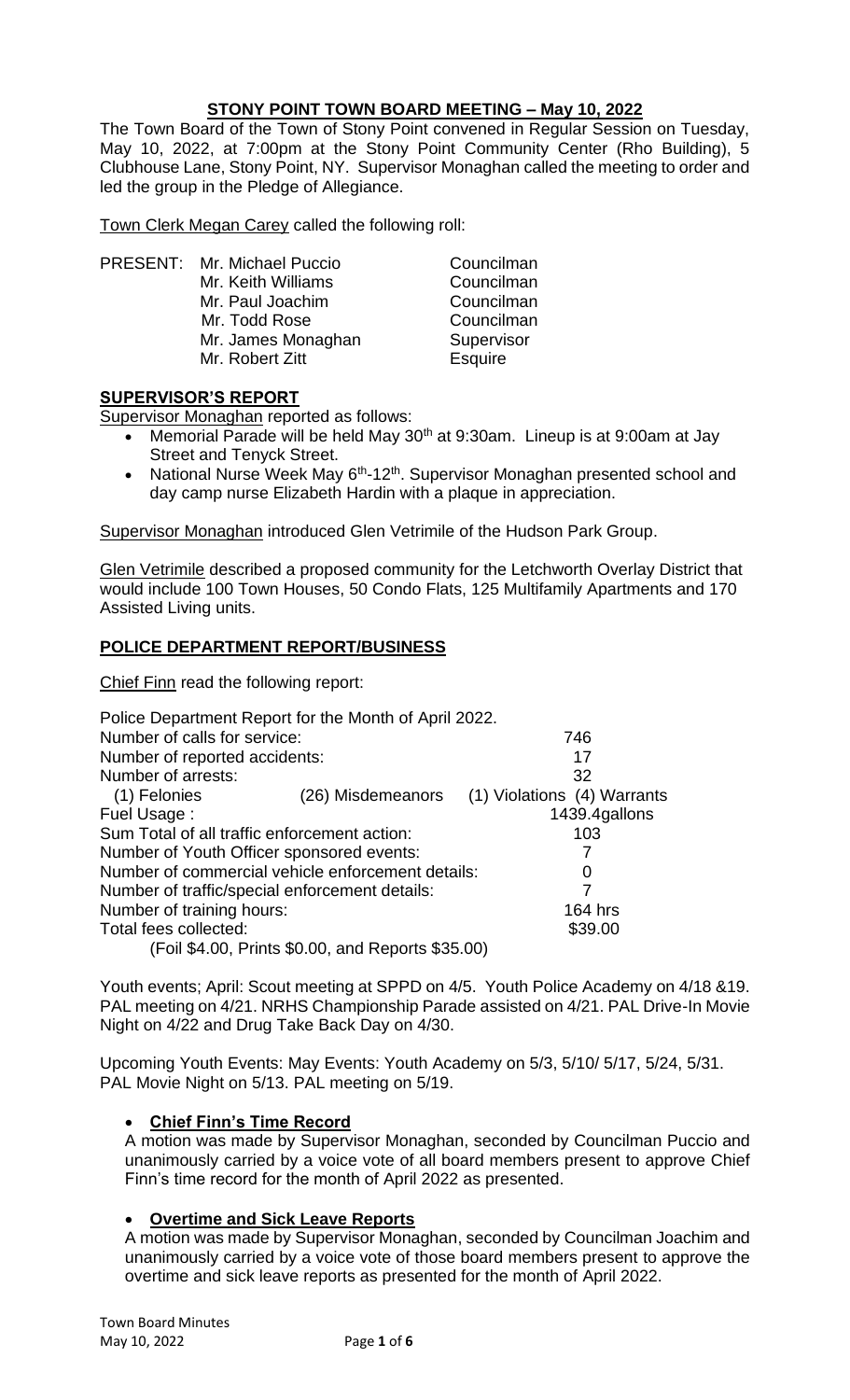#### **Proclamation Police Week**

At this time Supervisor Monaghan presented Chief Finn with the following proclamation.

# *PROCLAMATION POLICE WEEK*

WHEREAS, the Congress of the United States of America has designated the week of May 15-21, 2022 to be dedicated as "National Police Week" and May  $15<sup>th</sup>$  of each year to be "Peace Officers' Memorial Day", and

WHEREAS Police Officers' Memorial Day is to be dedicated to Police Officers who have died in the line of duty, and

WHEREAS, the International Association of Chiefs of Police has requested that all municipalities honor Police Officers' Memorial Day by flying all flags within the municipality at half-mast.

NOW, THEREFORE, I, Jim Monaghan, by virtue of the authority vested in me as Supervisor of the Town of Stony Point, hereby proclaim May 15<sup>th</sup> through May 21<sup>st</sup>, 2022 as Police Week in the Town of Stony Point and in honor of those Police Officers who have died in the line of duty in this Country, all flags in the Town of Stony Point shall be flown at half-mast on May 15th, 2022.

I DO FURTHER call upon all our citizens to make every effort to express their thanks to our men and women who make it possible for us to leave our homes knowing they are protected by men and women willing to sacrifice their lives, if necessary, to guard our loved ones, property and government against all who would violate the law.

IN RECOGNITION THEREOF, I affix my signature and the Seal of the Town of Stony Point to this proclamation this 10<sup>th</sup> day of May in the year of Our Lord, Two Thousand and Twenty-Two.

#### **Golf Course Report**

The following report was presented for April 2022:

| <b>Green Fees</b> | \$<br>166,671,54 |
|-------------------|------------------|
| • ID Cards        | \$<br>7,055.00   |
| • Merchandise     | \$<br>10,955.06  |
| • Range Fees      | \$<br>15,638.00  |
| • Club Rental     | \$<br>150.00     |
| Total             | \$<br>200,469.60 |
|                   |                  |

Dave Fusco, Golf Director gave an update on Patriot Hills Golf Course:

• Patriot Lounge is now open.

#### **Highway Department Report**

Superintendent of Highways, Karl Javenes, reported on the following:

- Thank all the employees, Highway and Parks Departments.
- Pothole and burm repairs
- Catchbasin cleanout
- Residents can call the garage 845 786-2300 for Friday pickups of leaf bags and brush or schedule by email: [highway@townofstonypoint.org.](mailto:highway@townofstonypoint.org)
- Updates made to the bathrooms at Lowland and the walking path at the pool.
- Working with the help of Evan Weymouth, to rehab the grass at Riverfront Park and install a new cement dance floor for the Summer Concerts.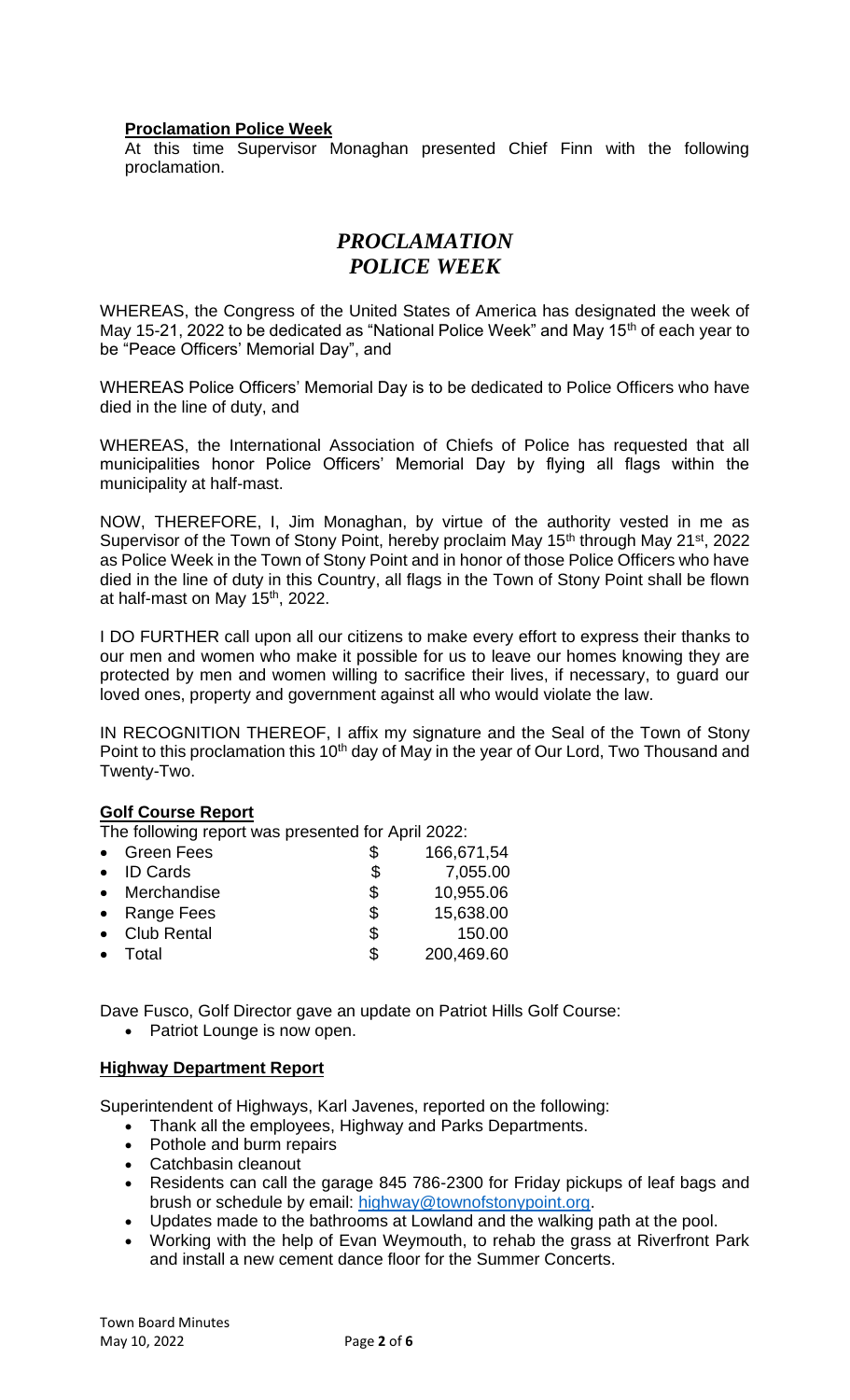#### **PURCHASE ORDER REQUEST**

 A motion was made by Councilman Puccio, seconded by Councilman Joachim and unanimously carried by a voice vote of those board members present to approve the following purchase orders:

PO#3505 PSI PROCESS \$ 1,172.56

#### **AUDIT OF BILLS**

Megan Carey, Town Clerk, presented the following bills to the Town Board for audit and a motion was made by Councilman Puccio, seconded by Councilman Williams and unanimously carried by a voice vote of those board members present to approve the bills as presented for payment:

| <b>GENERAL FUND-MAY 10, 2022</b> |               |                   |
|----------------------------------|---------------|-------------------|
| <b>FUND</b>                      | <b>CLAIM#</b> | <b>FUND TOTAL</b> |
| General                          | 399-496       | \$366,005.55      |
| Highway                          | 154-181       | 53,254.49<br>\$   |
| Sewer                            | 108-134       | \$54,197.73       |
| <b>Special Districts</b>         |               |                   |
| Enterprise                       | 116-156       | \$136,526.38      |
| Ambulance                        | 11            | \$33,525.17       |
| <b>Solid Waste</b>               | 12            | 5,072.44<br>\$    |
| <b>Street Light</b>              | 6             | \$18,869.85       |
| <b>Sewer Cap Project</b>         | $4 - 6$       | \$356,788.00      |

**MINUTES** - A motion was made by Supervisor Monaghan, seconded by Councilman Rose and unanimously carried by a voice vote of those board members present to approve the minutes of April 26, 2022.

#### **DEPARTMENTAL REPORTS**

Megan Carey, Town Clerk offered the following reports for the record:

#### **Architectural Review Board**

| From: 4/01/2022              | To: 4/30/2022 |
|------------------------------|---------------|
| <b>Applications Received</b> | 2             |
| <b>Applications Approved</b> | $\mathcal{P}$ |
| <b>Applications Pending</b>  | $\Omega$      |

Fees Collected  $$200.00$ 

#### **Building & Zoning Department** April 2022

| AVIII LULL                                    |             |
|-----------------------------------------------|-------------|
| <b>Applications Received</b>                  | 30          |
| Applications Returned/Withdrawn               |             |
| <b>Applications Denied</b>                    | 0           |
| <b>Building &amp; Blasting Permits Issued</b> | 15          |
| <b>Applications Pending</b>                   | 15          |
| <b>Certificate of Occupancy</b>               | 14          |
| <b>Certificate of Compliance</b>              | 15          |
| <b>Fees Collected</b>                         | \$11,765.00 |

#### **Planning Board**

| From: 4/01/2022              | To: 4/30/2022 |   |
|------------------------------|---------------|---|
| <b>Applications Received</b> |               | З |
| <b>Applications Pending</b>  |               |   |
| <b>Amended Subdivision</b>   |               | 1 |
| <b>General Category</b>      |               | 3 |
| <b>Informal Discussion</b>   |               | 3 |
| Lot Line Change              |               | 1 |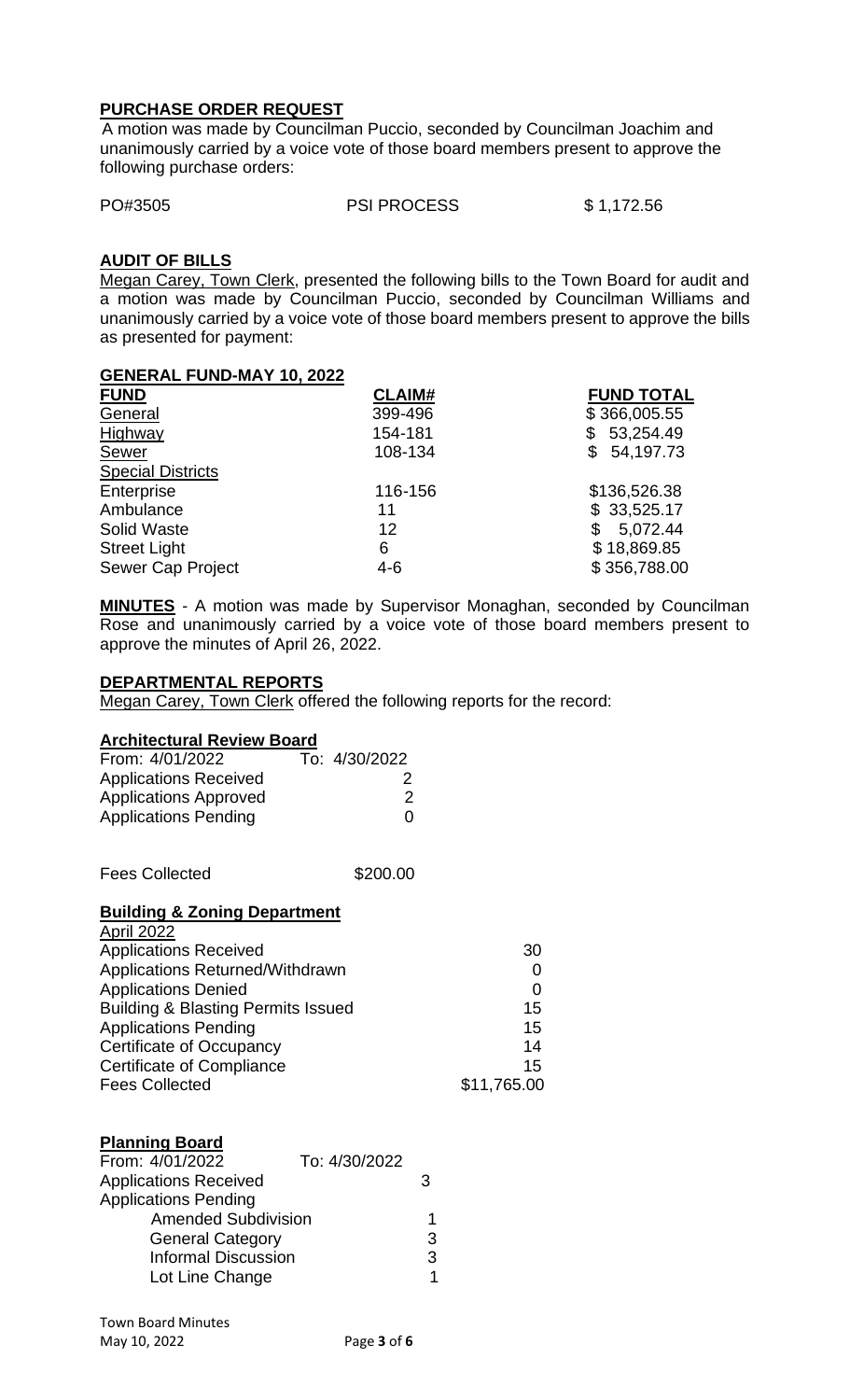| Site Plan                        | 10         |
|----------------------------------|------------|
| <b>Subdivision Minor</b>         |            |
| <b>Inspection Fees Collected</b> | \$6,279.00 |
| Money in Lieu of Land            | \$0.00     |

Submitted by the Planning Board Clerk

#### **Zoning Board of Appeals**

| 4/1/2022<br>to                  | 4/30/2022  |
|---------------------------------|------------|
| <b>Applications Received</b>    |            |
| Applications Returned/Withdrawn | O          |
| <b>Applications Denied</b>      | O          |
| <b>Applications Pending</b>     | 5          |
| <b>Applications Approved</b>    |            |
| Area Variance                   |            |
| <b>Fees Collected</b>           | \$1,100.00 |
|                                 |            |

## **Town Clerk**

April 2022 Amount Paid To NYS Agriculture & Markets For Spay/Neuter Program  $$$  20.00 Amount Paid To NYS Health Dept. For Marriage Licenses  $$3$  180.00<br>Amount Paid To NYS Dept. Of Environmental Conservation  $$3$  1,026.04 Amount Paid To NYS Dept. Of Environmental Conservation  $$ 1,026.04$ <br>Amount Paid To Supervisor  $$ 4,095.09$ Amount Paid To Supervisor **by Contact Studies** 3 4,095.09 TOTAL AMOUNT REMITTED S 5,321.13

#### **CORRESPONDENCE**

None

#### **PUBLIC INPUT**

Greg Julian, 15 Ridgetop Dr., asked that the Board seek public opinion prior to any development of the Letchworth property.

George Potonavic, 597 Old Gate Hill Rd, SPACE Pres., spoke on the lack of publication for the presentation for the Letchworth property.

#### **Award Bid Clubhouse Roof**

A motion was made by Supervisor Monaghan, seconded by Councilman Williams and unanimously carried by a voice vote of those board members present to award the bid for the Patriot Hills Clubhouse Roof Replacement to Environmental Construction in the amount of \$403,000.00.

#### **Award Bid Clubhouse HVAC**

A motion was made by Supervisor Monaghan, seconded by Councilman Rose and unanimously carried by a voice vote of those board members present to award the bid for the Patriot Hills Clubhouse HVAC to VanNatta Mechanical in the amount of \$361,400.00.

#### **Award Bid Roadway Resurfacing**

A motion was made by Supervisor Monaghan, seconded by Councilman Joachim and unanimously carried by a voice vote of those board members present to award the 2022 Roadway Resurfacing to Tilcon in the amount as follows:

| <b>COMPANY</b>                 | <b>MILLING</b> | <b>TACK COAT</b> | <b>ASPHALT</b> | <b>KEYWAY IS</b> |
|--------------------------------|----------------|------------------|----------------|------------------|
|                                | per sq. yd.    | per sq. yd.      | per ton        | ASPHALT          |
| <b>Tilcon New</b><br>York Inc. | \$5.95         | \$0.45           | \$132.00       | \$1,050.00       |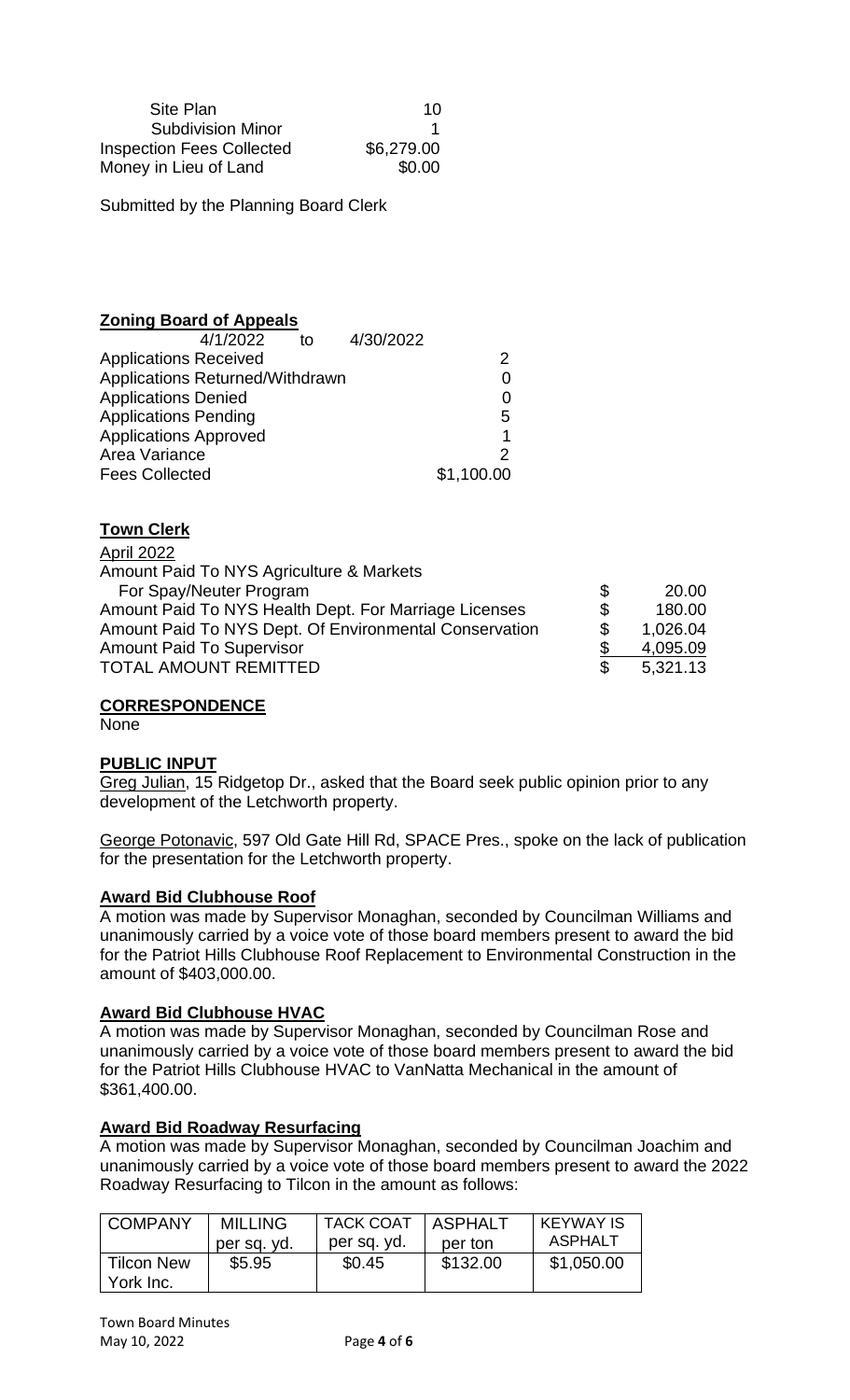## **Award Bid Day Camp Transportation**

A motion was made by Supervisor Monaghan, seconded by Councilman Joachim and unanimously carried by a voice vote of those board members present to award the bid for 2022 Day Camp Transportation to Total Charter Corp in the amount of \$12,148.00.

## **Reimbursement – Rockland County STOP DWI**

A motion was made by Supervisor Monaghan, seconded by Councilman Williams and unanimously carried by a voice vote of those board members present to accept the grant money from the County of Rockland for the STOP DWI program in the amount of \$5,000.00.

## **Set Public Hearing-Special Use Permit-Eagle Bay**

A motion was made by Supervisor Monaghan, seconded by Councilman Joachim and unanimously carried by a voice vote of those board members present to set a public hearing for a special use permit for Eagle Bay for June 14, 2022 at 7pm at the RHO Building, 5 Clubhouse Lane, Stony Point, NY.

#### **Resolution in Support of Assembly Bill AO9888-Doodletown Brook Inland Waterway Designation**

A motion was made by Supervisor Monaghan, seconded by Councilman Puccio and unanimously carried by a voice vote of those board members present to adopt the following Resolution:

#### The following resolution was duly offered and seconded to wit: **RESOLUTION 2022/10 RESOLUTION SUPPORTING ASSEMBLY BILL A09888**

**WHEREAS**, Assemblyman Colin Schmitt has introduced Bill A09888 to the New York State Legislature which proposed to make Stony Point's Doodletown Brook a state designated Inland Waterway pursuant to New York State Executive Law § 911(4); and

**WHEREAS**, the State seeks to amend the New York State Executive Law in relation to adding Doodletown Brook to the definition of inland waterways for the purposes of waterfront revitalization; and

**WHEREAS**, said Bill has been introduced to further preserve and protect Doodletown Brook for future generations.

## **NOW THEREFORE BE IT RESOLVED** that:

- Section 1. The above "WHEREAS" clauses are incorporated herein as if set forth in full.
- Section 2. The Town Board hereby adopted this Resolution in support of Assembly Bill A09888 and its mission in preserving and protecting Town waterways for future generations.
- Section 3. The Town Supervisor, any employee or official or consultant as directed by the Town Supervisor is authorized to take any and all actions necessary to carry out the provisions of this Resolution.
- Section 4. This Resolution shall be effective immediately.

## **Approve SpyGlass Snapshot Audit Agreement**

A motion was made by Supervisor Monaghan, seconded by Councilman Williams and unanimously carried by a voice vote of those board members present to approve the agreement with SpyGlass Snapshot Audit.